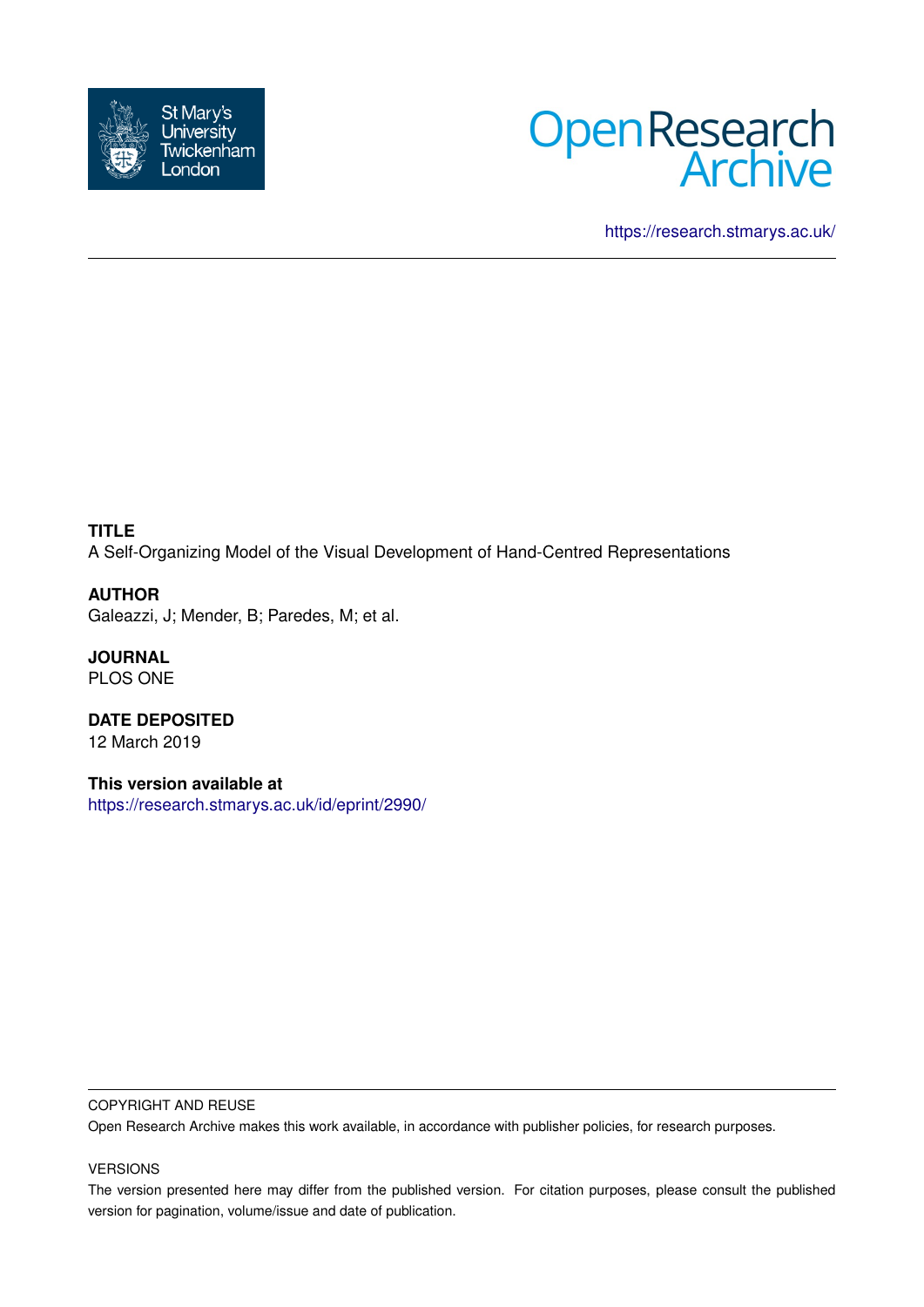# A Self-Organizing Model of the Visual Development of Hand-Centred Representations

# Juan M. Galeazzi\*, Bedeho M. W. Mender, Mariana Paredes, James M. Tromans, Benjamin D. Evans, Loredana Minini, Simon M. Stringer

Department of Experimental Psychology, University of Oxford, Oxford, Oxfordshire, United Kingdom

## Abstract

We show how hand-centred visual representations could develop in the primate posterior parietal and premotor cortices during visually quided learning in a self-organizing neural network model. The model incorporates trace learning in the feedforward synaptic connections between successive neuronal layers. Trace learning encourages neurons to learn to respond to input images that tend to occur close together in time. We assume that sequences of eye movements are performed around individual scenes containing a fixed hand-object configuration. Trace learning will then encourage individual cells to learn to respond to particular hand-object configurations across different retinal locations. The plausibility of this hypothesis is demonstrated in computer simulations.

Citation: Galeazzi JM, Mender BMW, Paredes M, Tromans JM, Evans BD, et al. (2013) A Self-Organizing Model of the Visual Development of Hand-Centred Representations. PLoS ONE 8(6): e66272. doi:10.1371/journal.pone.0066272

Editor: Thomas Wennekers, The University of Plymouth, United Kingdom

Received December 20, 2012; Accepted May 2, 2013; Published June 14, 2013

Copyright: © 2013 Galeazzi et al. This is an open-access article distributed under the terms of the Creative Commons Attribution License, which permits unrestricted use, distribution, and reproduction in any medium, provided the original author and source are credited.

Funding: This research was supported in part by the Consejo Nacional de Ciencia y Tecnología (CONACYT, Scholar:214673 grant no. 309944, http://www. conacyt.gob.mx) and by the Instituto Jalisciense de la Juventud (IJJ, Grant 2011B-1286, http://www.ijj.gob.mx) via a studentship awarded to J.M.Galeazzi. The funders had no role in study design, data collection and analysis, decision to publish, or preparation of the manuscript.

Competing Interests: The authors have declared that no competing interests exist.

\* E-mail: juan.galeazzigonzalez@psy.ox.ac.uk

## Introduction

Our understanding of the different functions of the posterior parietal cortex (PPC) and its relevant role in visually guided actions has been expanded and extensively explored over the last few decades [1]. As part of the  $\in$ dorsal stream $\in$ , this region receives various sensory inputs (predominantly from early visual cortical areas) and projects its outputs to several premotor and motor areas within the parieto-frontal network [2]. Single-unit recording studies have shown that both sensory and motor related activity is present in this area [3] and it has been suggested that different parts of the PPC, play a key role in the sensorimotor transformations relevant for goal-directed movements. Further studies have shown that there are specialized regions along the PPC for specific actions and processes, generating further functional subdivisions of this region. For example, the lateral intraparietal area (LIP) has been suggested to play a major role in the production of saccades, helping to focus the gaze toward a visual target [4,5], while on the other hand the parietal reach region (PRR) seems to be more active when reaches are planned [6]. Anatomically, the PRR includes portions of medial intraparietal area (MIP) and area V6A. This region receives direct visual inputs from early visual areas and projects directly to premotor areas, providing one of the most immediate pathways of visual information into the premotor cortex [7].

It has been suggested that sensorimotor transformations along the parieto-frontal circuit may occur in ordered stages where sensory information is initially represented in a reference frame of the receptor (e.g. retinotopic) and later transformed gradually into representations that would ultimately be encoded in the reference frame of the effector [8]. Compatible with this view, it was found

that as part of the initial stages of the visuomotor processing for reaching to a visual target, the PRR encoded the reach vectors in eye-centred coordinates [9]. As the recording sites are moved towards cortical area 5 in the superior parietal lobe (SPL), intermediate representations of both eye and hand-centred coordinates were reported, with the proportion of neurons coding the reach vectors in a purely hand-centred reference frame increasing nearer the cortical surface of area 5 [10] and predominantly in area 5d [11]. Hand-centred representations independent of eye positions have been reported as well in cells in the ventral premotor area (PMv) [12,13]. A variety of cell responses have been reported also in the dorsal premotor area (PMd), including limb-centred cells [14] as well as cells that seem to encode the spatial relation of the eye, the hand and the target [15].

A variety of neural network models have been proposed to reflect the different stages of sensorimotor transformations and explain some of the response properties found in some neurons of the PPC and premotor areas. For example, an artificial neural network model was proposed for a subset of cells in LIP that was able to transform visual input from eye centred coordinates into a head-centred coordinates [16]. They combined visual information of the target in eye-centred coordinates with eye-position signals, developing visual receptive fields gain modulated by eye positions in the hidden layer, as the authors have reported in some of the cells in LIP. Similarly, Chang et al. [17] found cells in the PRR that were gain modulated by eye position and hand position. In the same fashion, they incorporated a hand-position signal to the Zipser's et al. [16] neural network model, developing gainmodulated cells in the intermediate layer and hand-centred cells in the output layer. However, both these models used a back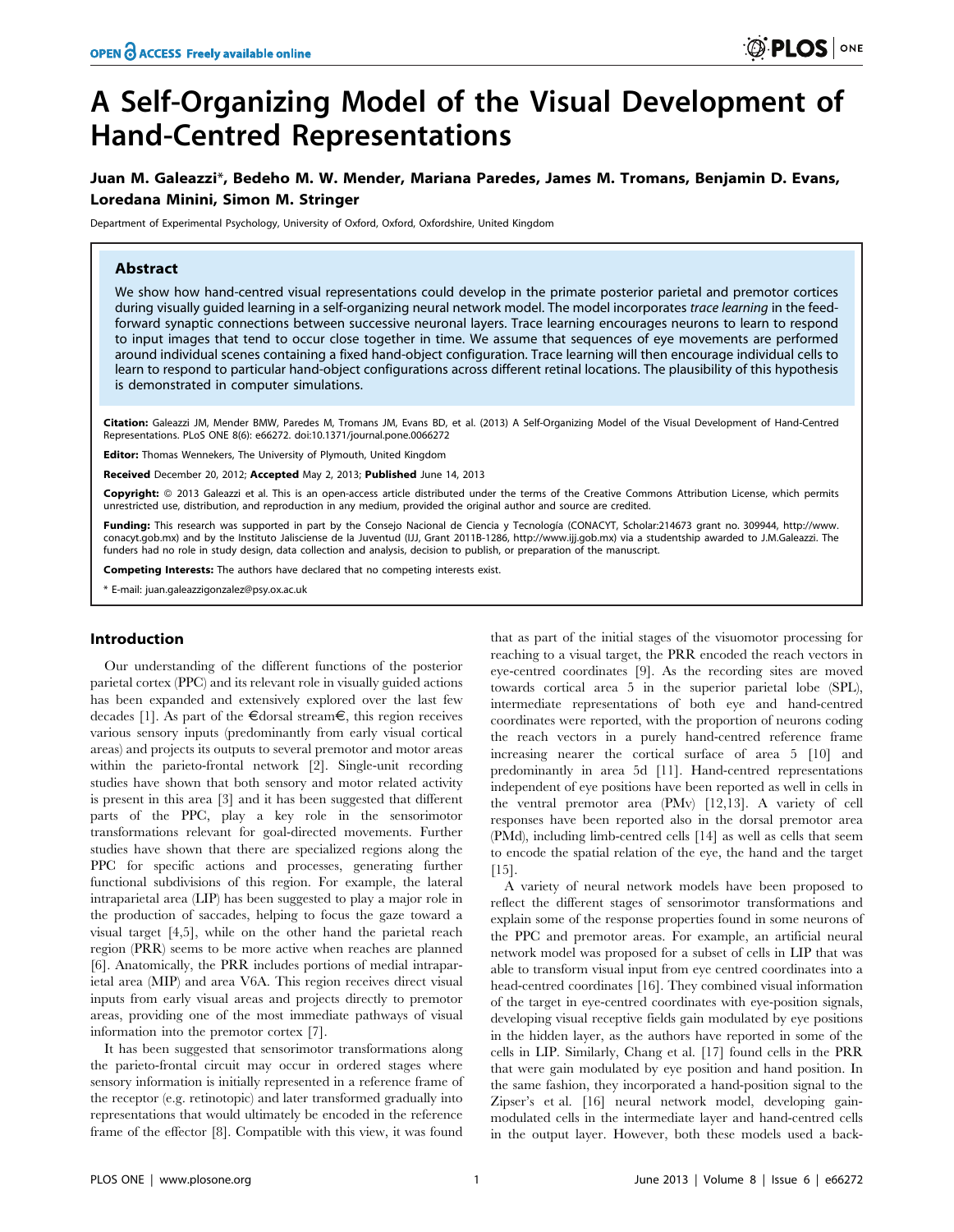propagation algorithm to train the network, which is not considered biologically plausible because the information to change the synaptic weights is not available locally in the presynaptic terminal. Additionally, not only has the nature and role of gain fields in sensorimotor transformations been questioned [18–20], but other reports have shown in fact a mixture of cells responses at the different processing stages. For example cells in the PRR, which were reported to be eye-centred and part of the early stages of visuomotor transformations, include already cells with a hand-centred representation [21].

Other computational approaches have suggested a different form of implementing these transformations more flexibly and robustly, with neurons encoding information in a mixture of representations [19,22]. Despite their computational advantages, we are still lacking fully unsupervised models that explain how the hand-centred visual receptive fields can arise naturally in the different parts of the parieto-frontal circuit in a plausible selforganizing way.

In the present study we show how hand-centred representations could develop during visually guided learning in a well-established neural network model of visual processing in the primate brain, called VisNet [23,24]. One of the main virtues of VisNet in contrast with the previously mentioned models for reference frame transformations, is that in VisNet learning is completely unsupervised (i.e. there is no external teaching signal to tell the network what the output should be). Therefore, instead of supervised algorithms (e.g. backpropagation), we use a more biologically plausible learning rule where the synaptic weights are updated locally by associative Hebbian-like learning, in this case for example, a trace learning rule [25,26]. The trace learning rule incorporates a memory trace of recent cell firing activity, which has the effect of encouraging cells to learn to respond to input patterns that tend to occur close together in time. Although VisNet was originally used as a model of the ventral visual stream, it has been subsequently applied to simulate visual processes occurring in the dorsal stream [27]. Both ventral and dorsal streams share architectural similarities, each consisting of a hierarchical series of neuronal layers with competition mediated by inhibitory interneurons within each layer.

We explore the hypothesis that trace learning in the feedforward synaptic connections between successive neuronal layers in the network is able to encourage neurons at the end of the visual pathway to learn to respond to specific locations of a visual target object with respect to the hand by exploiting natural eye movements including fixational eye-movements like drifts and microsaccades. Trace learning drives neurons in the later layers to learn to respond to input images that occur in temporal proximity. We assume that the eyes are continually performing rapid sequences of eye movements, about any visual scene containing a fixed spatial configuration of a hand and object. Trace learning will then encourage individual cells to learn to respond to particular hand-object configurations across the retinal shifts that occur naturally due to rapid sequences of eye movements (e.g. small drifts or microsaccades). The plausibility of this hypothesis is demonstrated in the computer simulations described below.

#### Hypothesis

Neurons have been found in multiple areas along the parietofrontal network, that respond to the location of a visual target in a hand-centred frame of reference, irrespective of where the target is in the retinal frame of reference [10–12,21]. How might visually driven cells in these areas develop their interesting firing properties?

The central hypothesis of this paper is that a form of trace learning rule may help neurons in these areas to learn to respond to the location of visual targets in a hand-centred frame of reference in the following manner. During early learning, the visual system is exposed to image sequences similar to those shown in Fig. 1. Each image sequence involves the target object shown in a fixed position with respect to the hand. The eyes are constantly performing movements around the visual scene. Even during fixation, a range of fixational eye movements are performed (e.g. drifts and microsaccades). This has the effect of creating image sequences in which each fixed spatial configuration of the hand and visual object are shifted across the retina. Consequentially, images of a target object in a particular position with respect to the hand, but occurring across different retinal positions, will tend to occur close together in time. In this case, a trace learning rule may be able to associate the images within a particular temporal sequence, corresponding to one particular spatial configuration of the hand and object, with the same subset of output neurons. After enough training, individual output neurons will learn to respond to a particular relative spatial arrangement of the hand and the visual object across all possible retinal locations. This procedure can be repeated for all possible positions of the visual object with respect to the hand. Different output cells should learn to respond to different image sequences corresponding to different positions of the visual object with respect to the hand. We propose that this kind of learning may take place continually as the eyes are moving around the visual environment, even when the subject is not involved in a reaching task.

In the simulations presented below, we demonstrate how trace learning can lead to the development of individual output cells which respond to specific positions of the object with respect to the hand regardless of the retinal locations. We thereby show that



#### Figure 1. Image sequences. The three image sequences presented to VisNet during training are shown in the separate rows. All of the images in each sequence consist of a hand and a circular visual object. For each image sequence, the visual object is fixed in one of three possible positions with respect to the hand. Top row: visual object is shown in the 'Up' location with respect to the hand. Middle row: visual object is shown in the 'Left' location with respect to the hand. Bottom row: visual object is shown in the 'Right' location with respect to the hand. Each of the three image sequences arises from a series eye movements that result in small shifts in the position of the hand and visual object on the retina (e.g. drifts or microsaccades). The relative positions of the hand and object are unchanged by these microsaccades. During each of the three image sequences, the fixed spatial configuration of the hand and object is translated five pixels at a time towards the right across columns 1 to 5. doi:10.1371/journal.pone.0066272.g001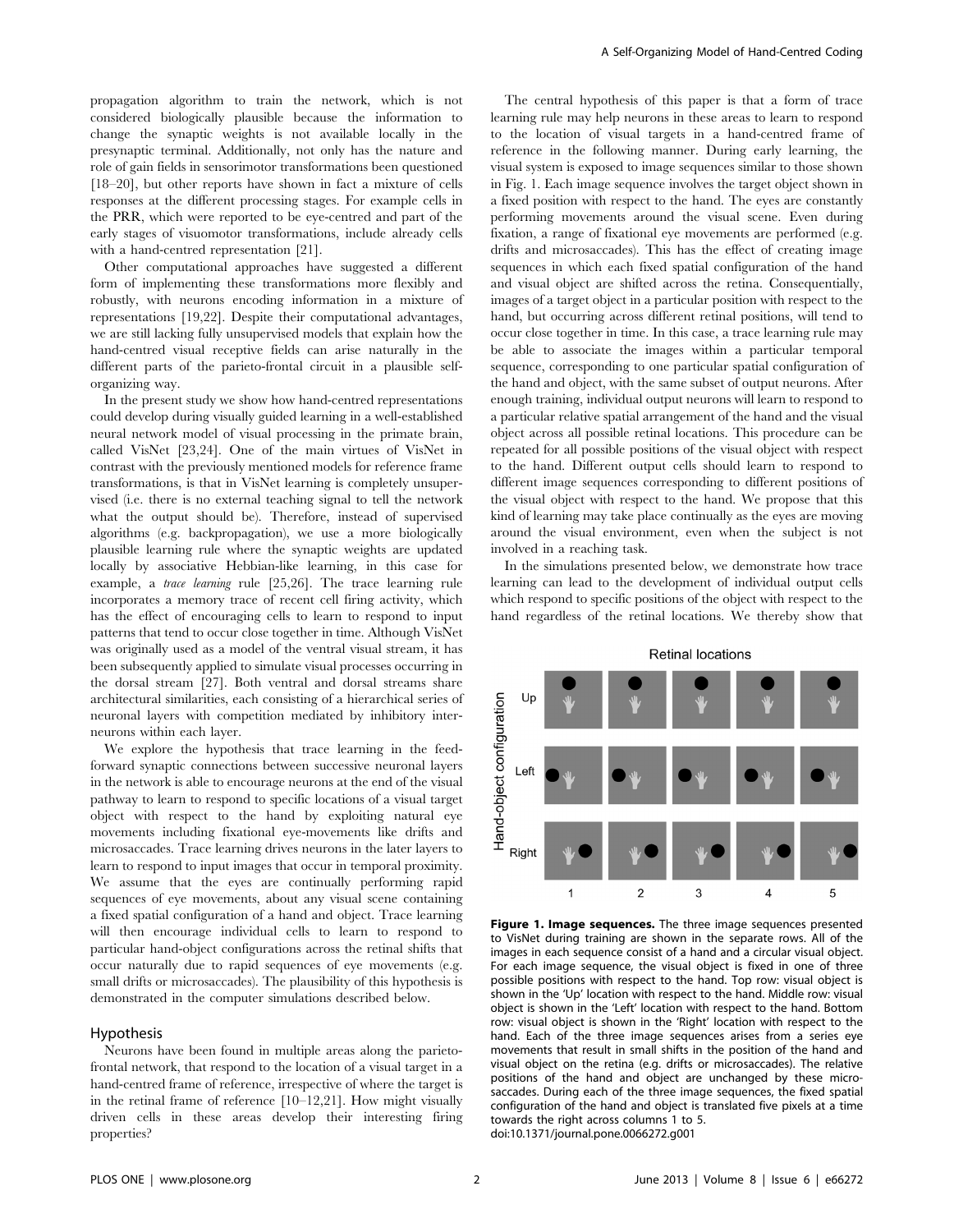trace learning is a potential mechanism for the development of the hand-centred cell firing responses observed in subset of the PPC and premotor areas.

## Methods

## The VisNet Model

The VisNet model consists of a hierarchical series of four feedforward layers of competitive networks. Within each neuronal layer there is lateral competition between neurons implemented by local graded inhibition. During training, there is associative learning at the synaptic connections between the successive layers of neurons (See Figure 2). In VisNet, natural visual images are first passed through an array of filters mimicking the response properties of V1 simple cells, and subsequently these images are fed to the first layer of the network architecture. The forward connections to individual cells are derived from a topologically corresponding region of the preceding layer, using a Gaussian distribution of connection probabilities. These distributions are defined by a radius which will contain approximately 67% of the connections from the preceding layer. This leads to an increase in the receptive field size of neurons through successive layers of the network hierarchy. The network dimensions used for this study are shown in Table 1. The architecture captures the hierarchical organization of competitive neuronal layers that is common in both the dorsal and ventral visual systems.

The simulations were conducted utilizing an updated version of the VisNet model [23,24]. Previous research with VisNet used a difference of two Gaussian function as input filters. In this study, before the stimuli are presented to VisNet's input layer, they are pre-processed by an initial layer representing V1 with a dimension of  $128\times128$  where each x,y-location contains a bank of Gabor filter outputs corresponding to a hypercolumn generated by

$$
g(x, y; \lambda, \theta, \psi, \sigma, \gamma) = \exp\left(-\frac{x'^2 + \gamma^2 y'^2}{2\sigma^2}\right) \cos\left(2\pi \frac{x'}{\lambda} + \psi\right) \quad (1)
$$

$$
x' = x\cos\theta + y\sin\theta\tag{2}
$$

$$
y' = -x\sin\theta + y\cos\theta\tag{3}
$$

for all combinations of  $\lambda=2,\gamma=0.5,\sigma=0.56\lambda,\theta\in\{0,\pi/4,\pi/2,$  $3\pi/4$  and  $\psi \in \{0,\pi,-\pi/2,\pi/2\}.$ 

The activation  $h_i$  of each neuron i in the network is set equal to a linear sum of the inputs  $y_i$  from afferent neurons *j* weighted by

Table 1. Network dimensions.

|         | <b>Dimensions</b>      | <b>Number of Connections Radius</b> |    |
|---------|------------------------|-------------------------------------|----|
| Layer 4 | $32\times32$           | 100                                 | 12 |
| Layer 3 | $32\times32$           | 100                                 | 9  |
| Layer 2 | $32\times32$           | 100                                 | 6  |
| Layer 1 | $32\times32$           | 100                                 | 6  |
| Retina  | $128\times128\times32$ |                                     |    |

Network dimensions showing the number of connections per neuron and the radius in the preceding layer from which 67% are received. doi:10.1371/journal.pone.0066272.t001



Figure 2. The VisNet model. Stylized image of the VisNet fourlayered network. The architecture of the network shows a hierarchical organization which can be found in the dorsal visual system. Convergence through the network is designed to provide fourth-layer neurons with information from across the entire input retina. doi:10.1371/journal.pone.0066272.g002

the synaptic weights  $w_{ii}$ . That is,

$$
h_i = \sum_j w_{ij} y_j \tag{4}
$$

where  $y_i$  is the firing rate of neuron j, and  $w_{ij}$  is the strength of the synapse from neuron  $j$  to neuron  $i$ .

Within each layer competition is graded rather than winnertake-all, and is implemented in two stages. First, to implement lateral inhibition the activation of neurons within a layer are convolved with a spatial filter,  $I$ , where  $\delta$  controls the contrast and  $\sigma$  controls the width, and  $a$  and  $b$  index the distance away from the centre of the filter

$$
I_{a,b} = \begin{pmatrix} -\delta e^{-\frac{a^2 + b^2}{\sigma^2}} & \text{if } a \neq 0 \text{ or } b \neq 0, \\ 1 - \sum_{a \neq 0, b \neq 0} I_{a,b} & \text{if } a = 0 \text{ and } b = 0. \end{pmatrix}
$$
 (5)

Table 2. Lateral inhibition parameters.

| Layer              |         |     |     |     |
|--------------------|---------|-----|-----|-----|
| Radius, $\sigma$   | 1.38    | 2.7 | 4.0 | 6.0 |
| Contrast, $\delta$ | $1.5\,$ | 1.5 | 1.6 | 1.4 |

doi:10.1371/journal.pone.0066272.t002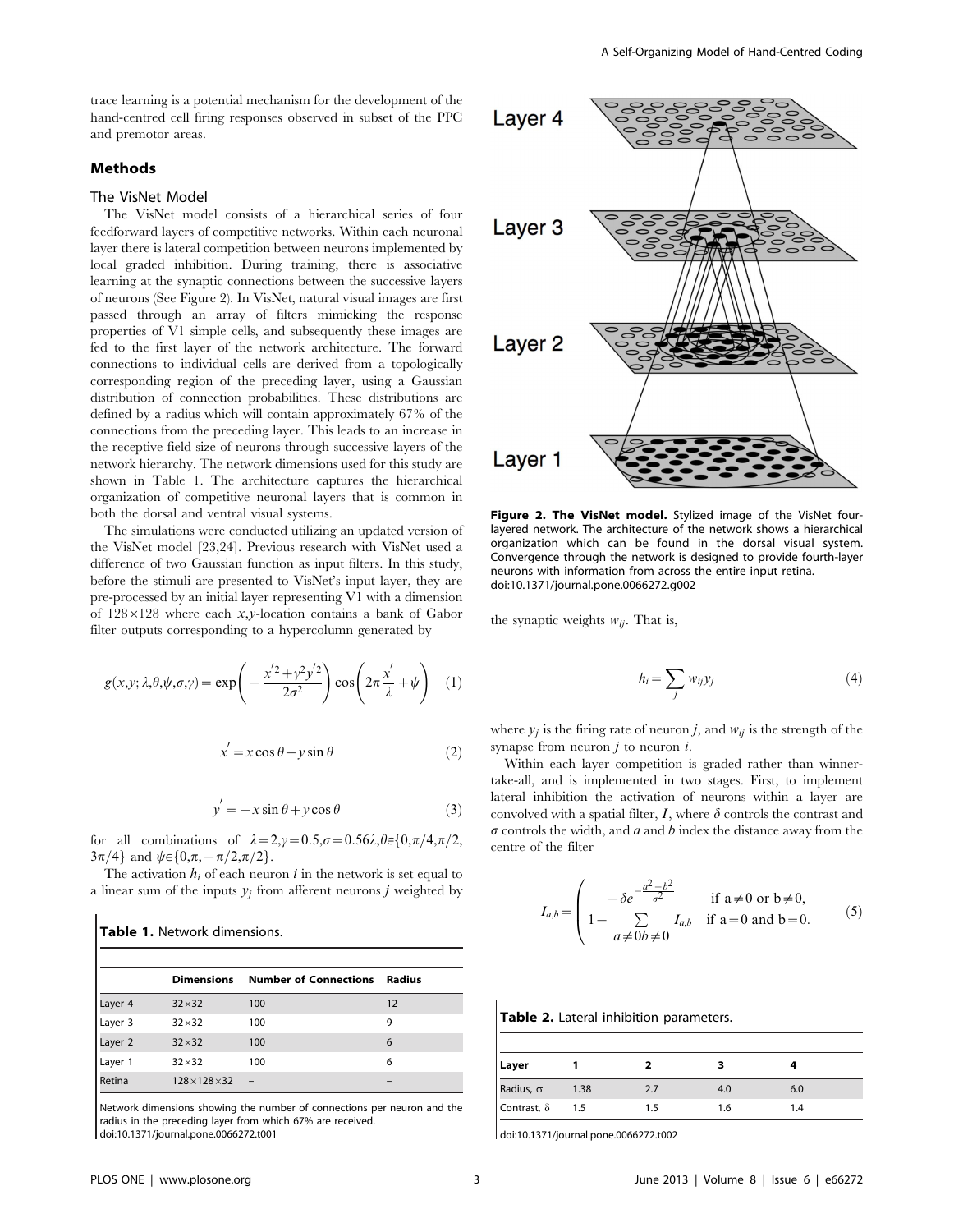Typical lateral inhibition parameters are given in Table 2

Next, contrast enhancement is applied by means of a sigmoid activation function

$$
y = f^{\text{sigmoid}}(r) = \frac{1}{1 + e^{-2\beta(r - \alpha)}}
$$
(6)

where  $r$  is the activation (or firing rate) after lateral inhibition,  $y$  is the firing rate after contrast enhancement, and  $\alpha$  and  $\beta$  are the sigmoid threshold and slope respectively. The parameters  $\alpha$  and  $\beta$ are constant within each layer, although  $\alpha$  is adjusted to control the sparseness of the firing rates. The sparseness  $a$  of the firing within a layer can be defined, by extending the binary notion of the proportion of neurons that are firing, as

$$
a = \frac{\left(\sum_{i=1}^{N} y_i / N\right)^2}{\sum_{i=1}^{N} y_i^2 / N}
$$
 (7)

where  $y_i$  is the firing rate of the *i*th neuron in the set of N neurons [28,29]. For the simplified case of neurons with binarised firing rates  $= 0/1$ , the sparseness is the proportion  $\in [0,1]$  of neurons that are active. For example, to set the sparseness to, say, 5%, the threshold is set to the value of the 95th percentile point of the activations within the layer. Typical parameters for the sigmoid activation function are shown in Table 3.

For these simulations we used a trace learning rule [25,26] to adjust the strengths of the feed-forward synaptic connections between the layers during training. The trace rule incorporates a trace  $\bar{y}^t$  of recent neuronal activity into the postsynaptic term. The trace term reflects the recent activity of the postsynaptic cell. The effect of this is to encourage the postsynaptic cell to learn to respond to input patterns that tend to occur close together in time.

The equation of the original trace learning rule as used by [30] is the following

$$
\Delta w_j = \alpha \overline{y}^{\tau} x_j^{\tau} \tag{8}
$$

where the trace  $\bar{v}^{\tau}$  is updated according to

$$
\overline{y}^{\tau} = (1 - \eta)y^{\tau} + \eta \overline{y}^{\tau - 1}
$$
\n(9)

and we have the following definitions

- $x_j$ :  $j^{th}$  input to the neuron.
- y: Output from the neuron.

Table 3. Sigmoid parameters.

- $\overline{y}^{\tau}$ : Trace value of the output of the neuron at time step  $\tau$ .
- a: Learning rate. Annealed between unity and zero.
- $w_j$ : Synaptic weight between  $j^{th}$  input and the neuron.
- $\eta$ : Trace value. The optimal value varies with presentation sequence length.

| Layer         |     |    | з  |    |  |
|---------------|-----|----|----|----|--|
| Percentile    | 95  | 95 | 95 | 95 |  |
| Slope $\beta$ | 190 | 40 | 75 | 26 |  |

The sigmoid parameters used to control the global inhibition within each layer of the model.

doi:10.1371/journal.pone.0066272.t003

The parameter  $\eta$  may be set in the interval [0,1]. For our simulations the trace learning  $\eta$  is set to 0.8. If  $\eta = 0$  then the equation (8) becomes the standard Hebb rule

$$
\Delta w_j = \alpha y^{\tau} x_j^{\tau}.
$$
 (10)

However, the version of the trace rule used in this paper only includes the trace of activity from the immediately preceding timestep, as used in other studies [24] [31] for improving the performance of the standard trace rule and enhancing the effect of the invariance representation. Thus, the rule takes now the following form

$$
\Delta w_j = \alpha \overline{y}^{\tau - 1} x_j^{\tau}.
$$
 (11)

Neuronal mechanisms that might support trace learning in the brain have been previously discussed [26,30].

To restrict and limit the growth of each neuron's synaptic weight vector,  $w_i$  for the *i*th neuron, its length is normalised at the end of each timestep during training as is usual in competitive learning [32]. Normalisation is required to ensure that the same set of neurons do not always win the competition. Neurophysiological evidence for synaptic weight normalization has been presented [33].

#### Stimuli and Training Procedure

The three image sequences presented to VisNet during training are shown in the separate rows of Fig. 1. Each row displays a single sequence consisting of a set of five computer-generated images showing a hand and a circular visual object in a particular spatial configuration. The visual object is fixed in one of three possible positions with respect to the hand (Up, Left and Right). The images belonging to a particular sequence arise from a series of eye movements (e.g. drifts, microsaccades, etc.) and the resulting small shifts in the position of the hand and visual target on the  $128\times128$ 'retina'. During each of the three image sequences, the fixed spatial configuration of the hand and object is translated five pixels at a time towards the right across columns 1 to 5.

During the presentation of every image the activation of individual neurons and their firing rates are calculated and subsequently the synaptic weights are updated. The presentation of all three image sequences (i.e. Up, Left and Right) across all five retinal locations constitutes 1 epoch of training. The network is trained one layer at a time starting with layer 1 and finishing with layer 4. In the simulations described here, the numbers of training epochs for layers 1–4 were 50, 50, 50 and 50, respectively.

## Analysis of Network Performance Using Information Measures

Single and multiple cell information theoretic measures are used to assess the network's performance. Both measures help to determine whether individual cells in the output layer are able to respond to a specific target location in a hand-centred frame of reference over a number of different retinal locations.

In previous VisNet studies, the single cell information measure has been applied to individual cells in the last layer of the network and measures how much information is available from the response of a single cell about which stimulus was shown. In this current study, a stimulus is defined as one of the three different hand-object configurations. If an output neuron responds to just one of the three spatial configurations, and the cell responds to this configuration across all five retinal locations, then the cell will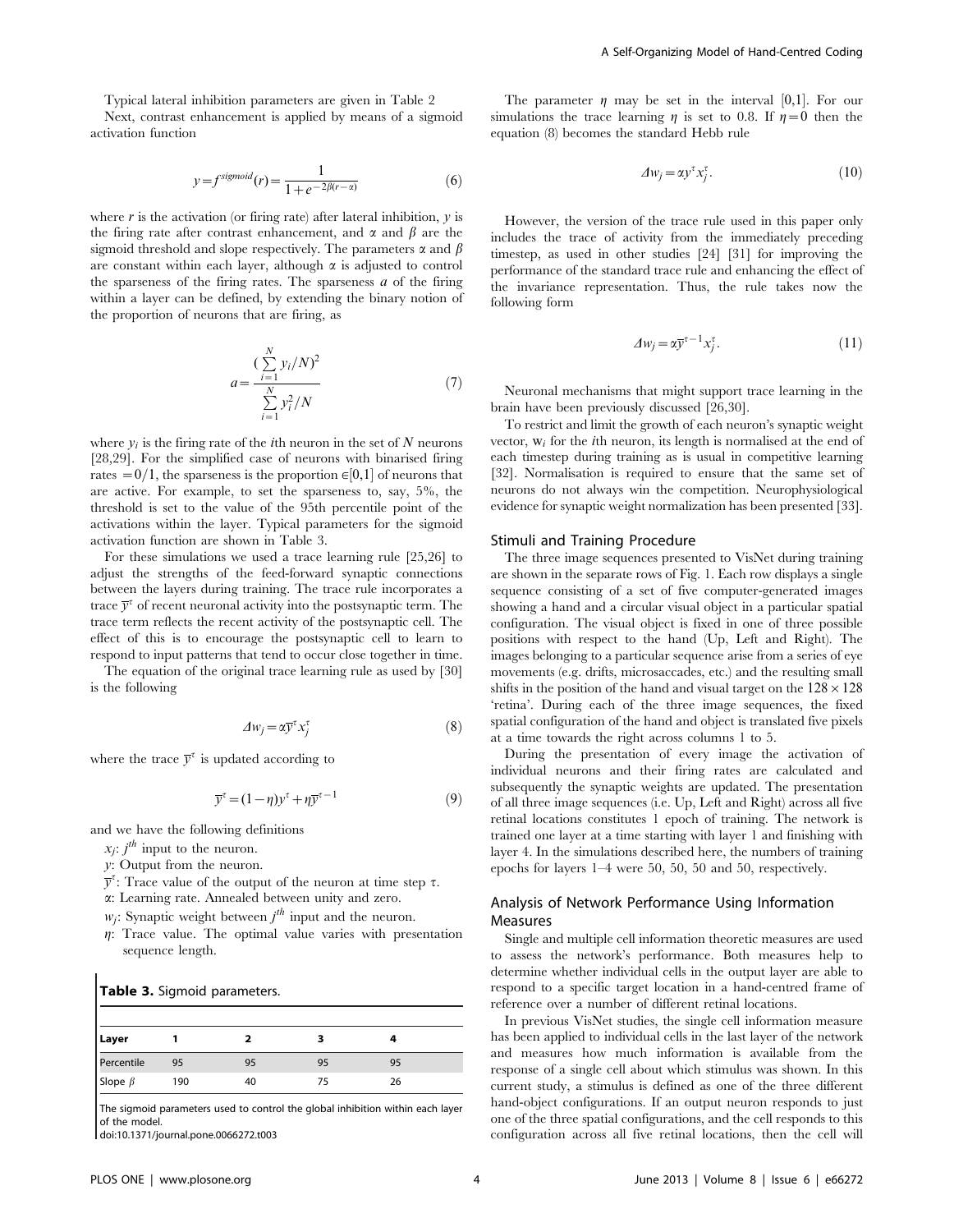convey maximal single cell information. The amount of information carried by a single cell about a stimulus is computed using the following formula

$$
I(s,R) = \sum_{r \in R} P(r|s) \log_2 \frac{P(r|s)}{P(r)}\tag{12}
$$

where the stimulus-specific information  $I(s, R)$  is the amount of information the set of responses  $R$  of a single cell has about a specific stimulus (i.e. target location with respect to the hand) s, while the set of responses  $R$  corresponds to the firing rate  $\gamma$  of a cell to each of the three stimuli presented in all five retinal locations. Further details of how the single cell information is calculated are provided in the literature [24,34].

The maximum single cell information measure is

#### Max. single cell info.  $=$ log<sub>2</sub>(Number of stimuli), (13)

where in this case the number of stimuli, i.e. spatial configurations of the hand and target object, is 3. This gives a maximum single cell information measure of 1.58 bits. This is achieved when the cell responds selectively to just one of the three spatial configurations, and responds to that spatial configuration over all five retinal positions.

On the other hand, the multiple-cell information computes the average amount of information about which stimulus was presented obtained from the responses of all the output cells. This procedure is used to verify whether, across the population of cells, there is information about all of the three stimuli (i.e. handobject configurations) shown. Procedures for calculating the multiple cell information measure have been described in more detail [24,35]. In brief, from a single presentation of a stimulus, we calculate the average amount of information obtained from the responses of all the cells regarding which stimulus is shown. This is achieved through a decoding procedure that estimates which stimulus  $s'$  gives rise to the particular firing rate response vector on each trial. A probability table of the real stimuli s and the decoded stimuli  $s'$  is then constructed. From this probability table, the mutual information is calculated as

$$
I(S,S') = \sum_{s,s'} P(s,s') \log_2 \frac{P(s,s')}{P(s)P(s')}.
$$
 (14)

Multiple cell information values are calculated for the subset of cells which, according to the single cell analysis, have the most information about which stimulus (i.e. hand-object configuration) is shown. In particular, the multiple cell information is calculated from five cells for each stimulus that had the most single cell information about that stimulus. For example, in simulations with three target locations this results in a population of 15 cells. Previous research [36] found this to be a sufficiently large subset to demonstrate that shift invariant representations of each stimulus presented during testing were formed, and that each stimulus could be uniquely identified.

#### Results

## Visually Guided Learning of Hand-centred Representations

The purpose of this simulation study was to demonstrate how trace learning can produce cell responses in the output layer of VisNet that are tuned to particular positions of a target object with respect to the hand, irrespective of retinal location. We studied the responses of the output (fourth) layer cells in VisNet before and after the network was trained on the image sequences shown in Fig. 1 as described above.

The response profiles of three neurons in the output layer of VisNet before training are shown in Fig. 3. Each of the three columns shows the firing responses of one particular cell. The three rows show the responses of the cells to the three hand-object configurations across five retinal locations. The top row shows the cell responses when the visual object is in the 'Up' location with respect to the hand. The middle row shows the cell responses when the visual object is in the 'Left' location with respect to the hand. The bottom row shows the cell responses when the visual object is in the 'Right' location with respect to the hand. Fig. 3 shows that, before training, all three cells respond randomly or not at all to the different hand-object configurations.

Fig. 4 shows the response profiles of the same three neurons in the output layer of VisNet after training. It can be seen that, after training, each of the three cells has learned to respond to just one of the hand-object configurations, and responds to that configuration over all five retinal locations. The cell in the left column has learned to respond when the visual object is in the 'Up' location with respect to the hand. The cell in the middle column has learned to respond when the visual object is in the 'Left' location with respect to the hand. The cell in the right column has learned to respond when the visual object is in the 'Right' location with respect to the hand. Furthermore, each of the three hand-object configurations is represented by one of the cells.

To provide a more global measure of network performance, we analysed the information carried by the output (fourth) layer neurons in VisNet about which of the three hand-object configurations is presented to the retina. Intuitively, if an output cell has learned to respond perfectly to just one hand-



Figure 3. Response profiles of three neurons in the top (fourth) layer of VisNet before training. Each of the three columns shows the firing responses of a particular cell. Each row shows the responses of the cells to one of the three hand-object configurations over all five retinal locations shown along the abscissae. Top row: visual object is shown in the 'Up' location with respect to the hand. Middle row: visual object is shown in the 'Left' location with respect to the hand. Bottom row: visual object is shown in the 'Right' location with respect to the hand. It can be seen that each of the three cells initially responds randomly to each of the hand-object configurations over the different retinal locations.

doi:10.1371/journal.pone.0066272.g003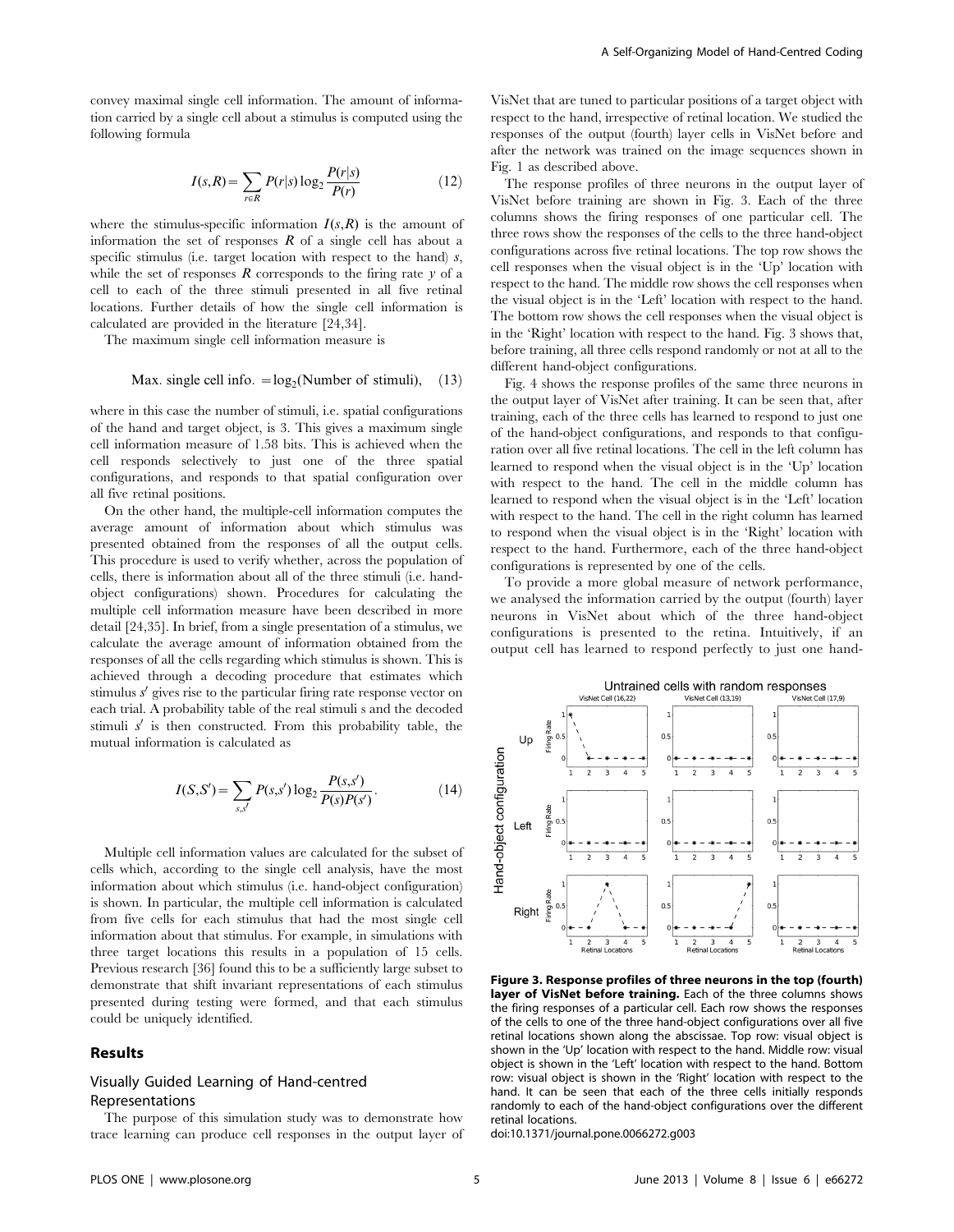

Figure 4. Response profiles of same three neurons in the top (fourth) layer of VisNet after training. Response profiles of the same three neurons from Fig. 3 after training on the images shown in Fig. 1. Conventions as in Fig. 3. It can be seen that each of the three cells responds selectively to just one of the hand-object configurations, and responds to that configuration over all five retinal positions shown along the abscissae. Moreover, each of the three hand-object configurations is represented by one of the cells. doi:10.1371/journal.pone.0066272.g004

object configuration over all five retinal locations, then it will convey maximal information about which hand-object configuration is currently presented. We, therefore, applied the single and multiple cell information measures described above to the entire population of 1024 neurons in the output layer before and after training.

Fig. 5 shows the information measures for the output (fourth) layer neurons before and after training. On the left is shown the single cell information conveyed by individual output cells in rank order. Before training, no cells conveyed the maximal single cell information of 1.58 bits. However, after training, 111 cells had reached this level of single cell information. These cells responded to just one of the three hand-object configurations, and responded to their preferred configuration over all five retinal positions. The right plot shows the multiple cell information measures, which were calculated using 15 cells with maximal single cell information. After training, the multiple cell information is substantially increased and asymptotes to the maximal value of 1.58 bits. The multiple cell information results show that all three spatial configurations of the hand and object are represented by the output cells.

The simulation results described above confirm that trace learning can indeed produce learned neuronal responses which are tuned to a particular location of a visual object in a handcentred frame of reference, as found in some neurons in the parietal cortex and premotor areas. The key observation is that, after training, the cells respond to specific hand-centred locations regardless of retinal location. The trace learning rule has achieved this by encouraging output cells to learn to respond to images that tend to occur close together in time while the eyes are performing rapid (micro)saccades around the visual scene. Images of a particular configuration of hand and object presented across different retinal positions will tend to occur close together in time. In this case, a trace learning rule can associate all of the images of that spatial configuration with the same subset of output neurons.

# Performance of Model with Different Numbers of Training Epochs

For the previous experiment we also examined the performance of the network as the number of training epochs was reduced. Fig. 6 shows single and multiple cell information analyses for six degrees of training: untrained, 1 epoch, 2 epochs, 5 epochs, 10 epochs, and 50 epochs. The single cell information analysis shows that already after the second epoch of training 57 output cells have achieved the maximum information content. Furthermore, the multiple cell information plot confirms that all of the three spatial configurations are represented by cells which are responding exclusively to one of the spatial configurations and not to any other. These results show that learning of all the spatial configurations occurs quite rapidly (e.g. already after 2 epochs) and remains stable as the number of epochs is increased.

# Performance of the Model as the Density of Training Locations is Increased

A key issue is how the network will perform when the number of training locations is increased. In theory, the model should be able to represent a continuum of target locations with respect to the hand. In this section, we explored the performance of the model for eight test cases in which the number of training locations was gradually increased from three to ten in a semicircle around the central hand. The centres of all the objects were evenly distributed along the semicircle (diameter = 36 pixels). The case of ten training locations is shown in Fig. 7. It can be seen that the ten locations effectively form a continuum of locations around the hand.

Fig. 8 shows single and multiple cell information analyses for all the test cases. The single cell information analysis shows that in all cases more than a 100 neurons conveyed the maximal single cell information and the multiple cell information plot confirms that in the eight cases, all the configurations are represented by cells which are responding exclusively to one of the spatial configurations and not to any other. In the simulations described here, the numbers of training epochs for all layers were 50, 50, 50 and 50, respectively.

Table 4 summarises for each of the eight test cases the number of cells that are perfectively selective to each one of the target locations with invariance over all five retinal locations. The results are the average of five simulations conducted with identical model parameters, but with different random synaptic weight initializations and different random synaptic connectivities.

We expect individual cells to learn to represent a localised region of hand-centred space as the number of target locations goes to infinity. When the number of target locations was increased to 10, it can be seen from Fig. 7 that the density of locations was approaching an effective continuum. At this point, some cells started to respond to a localised region. For example, in the simulations, when the number of target locations reached 10, there were some cells that had learned to respond to two adjacent hand-centred target locations, in addition to the cells that responded to only one hand-centred target location across all five retinal locations,. If the number of training locations were increased further, we would find that individual neurons learned to respond to a small subset of contiguous locations.

#### Performance of the Model with Larger Retinal Shifts

In the simulations described above we used relatively small retinal shifts (i.e. five pixels). However, natural eye movements around any visual scene include larger saccades, which produce greater retinal shifts than the ones we have simulated. Therefore, it is important to test whether the model could learn to respond to a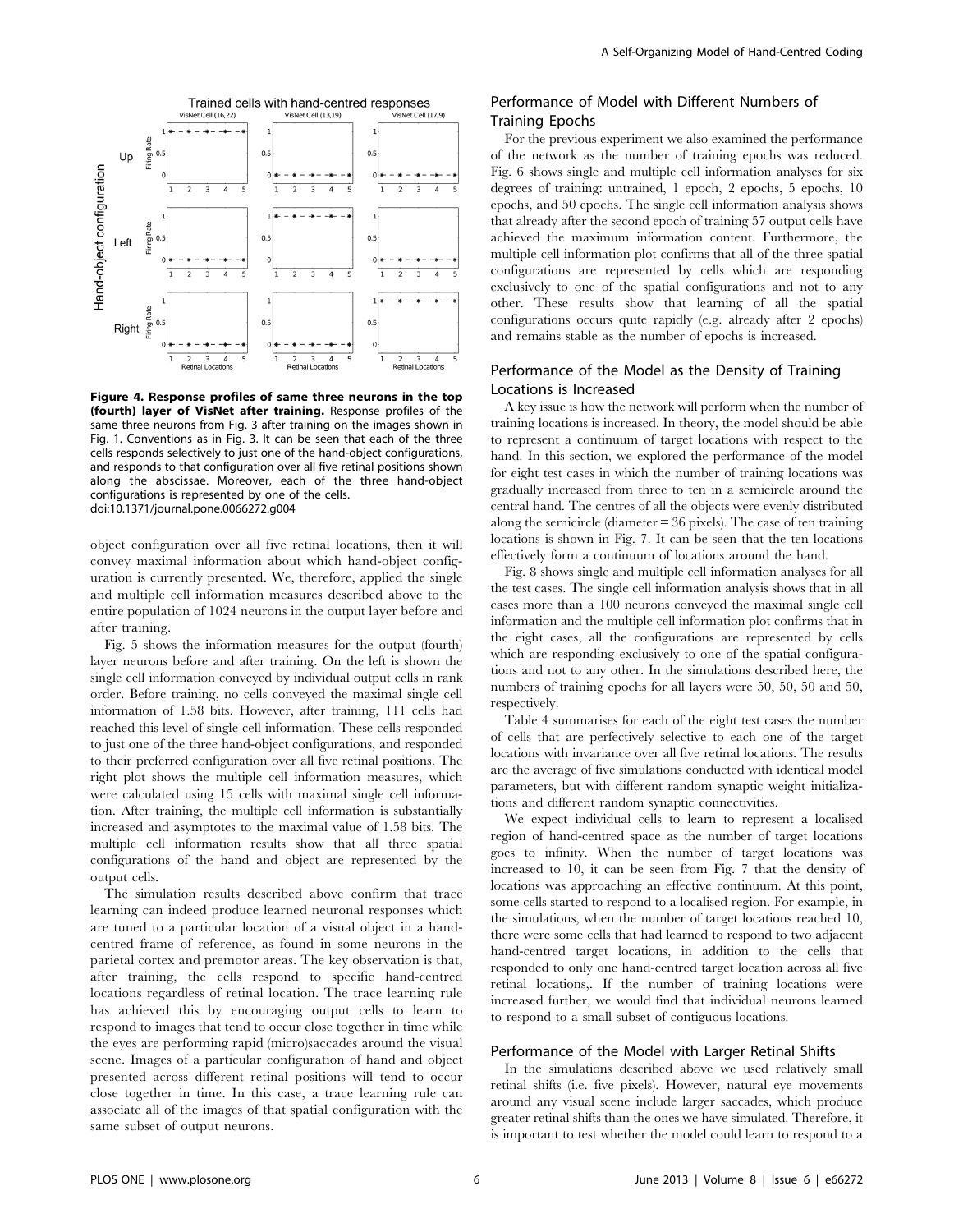

Figure 5. Information analysis. Analysis of the information about where the target object is with respect to the hand conveyed by the output (fourth) layer neurons before and after training. The left plot shows the amount of single cell information carried by individual output cells in rank order. It can be seen that training the network has produced a large increase in the information carried by the output cells. In particular, after training, it was found that 111 cells reached the maximum amount of single cell information of 1.58 bits. In the untrained condition no cells reached maximal information. These cells responded perfectly to just one of the three hand-object configurations, and responded to that configuration across all five retinal locations. The right plot shows the multiple cell information measures calculated across 15 cells with maximal single cell information. It can be seen that, after training, the multiple cell information asymptotes to the maximal value of 1.58 bits. This confirms that all three hand-object configurations are represented by the output cells. doi:10.1371/journal.pone.0066272.g005

particular hand-object configuration across larger retinal shifts. We hypothesized that since trace learning relies only on the temporal proximity of the input patterns, this learning mechanism should be able to learn to respond to particular hand-object configurations across larger retinal shifts.

In this experiment we explore the performance of the model in the case of larger retinal shifts. However, to do this we needed to increase the size and hence resolution of the retina. In our previous simulations we used a  $128\times128$  'retina'. In order to effectively simulate larger retinal shifts, we doubled the size of the model 'retina' (i.e.  $256 \times 256'$ ) and adjusted other network dimensions accordingly. The new dimension values of the network are given in Table 5. All of the other model parameters were the same as in the previous simulations. These dimension changes allowed us to produce larger eye movements that still ensured the hand and object appeared within the visual field.

We presented the network three image sequences similar to the ones presented initially in Fig. 1. However, during each of the three image sequences, the fixed spatial configuration of the hand and object is translated 35 pixels at a time across the retina instead of 5 pixels.

Fig. 9 shows the information measures for the output (fourth) layer neurons before and after training. The single cell information analysis on the left shows that, after training, 119 neurons conveyed the maximal single cell information of 1.58 bits. After training, the multiple cell information is substantially increased and asymptotes to the maximal value of 1.58 bits. This confirms that the three spatial configurations are each represented by cells which are responding exclusively to one of the spatial configurations and not to any other.

In the simulations described here, we can confirm that trace learning can produce learned neuronal responses which are tuned to a particular location of a visual object in a hand-centred frame of reference, even when large eye movements are performed. Images of a particular configuration of hand and object, even if they occur across widely spaced retinal positions, can be associated by trace learning if they occur close together in time.

#### **Discussion**

The results presented in this study have shown how a selforganizing neural network model with a biologically plausible learning mechanism, is capable of generating output cells that are tuned to specific target locations in a hand-centred frame of reference. Furthermore, the response profiles of cells within the network and information measures validate trace learning



Figure 6. Information analysis for different degrees of training. Analysis of the information about where the target object is with respect to the hand conveyed by the output (fourth) layer neurons for six degrees of training: untrained, 1 epoch, 2 epochs, 5 epochs, 10 epochs, and 50 epochs. The left plot shows the amount of single cell information carried by individual output cells in rank order. After the second epoch it was found that 57 cells reached the maximum amount of single cell information of 1.58 bits. The multiple cell information asymptotes to the maximal value of 1.58 bits after the second epoch. This confirms that all three hand-object configurations are represented by the output cells. doi:10.1371/journal.pone.0066272.g006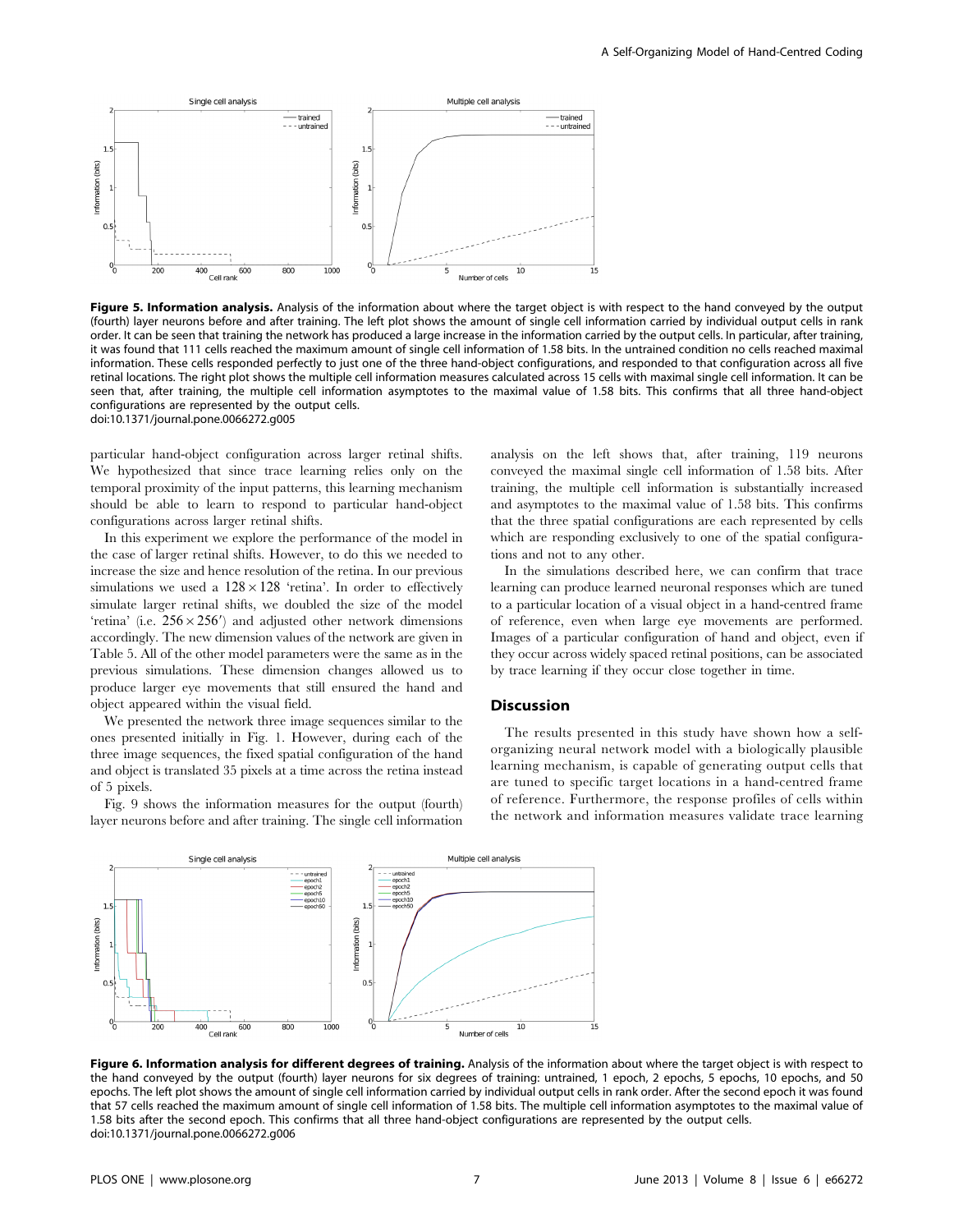

Figure 7. Image of the hand with 10 target locations. With 10 target locations around the hand, the targets are highly overlapping. In this case, the targets begin to form an effective continuum of handcentred locations. doi:10.1371/journal.pone.0066272.g007

as the potential mechanism underlying the development of these type of extraretinal representations.

The hand-centred representations in the parieto-frontal circuit are thought to play a role in guiding movement toward visual targets. These neurons, by providing a representation of the location of the target with respect to the hand, are thought to play a role in encoding the vectors for planning a reach towards the visual target. The act of reaching, however, is a complex process that integrates a wide range of sensory and motor information to plan and also control movement trajectories. It is important to emphasize that our model does not pretend to be a model of reaching. The purpose of this study is to provide an account of how cells may self-organize to develop hand-centred representations from eye-centred input, using local learning rules.

# The Role of Visual Signals in the Development of Handcentred Representations

Our model shows that visual input of the hand and target object could be used to drive the development of hand-centred representations. Similarly, other models present the inputs of the target and the hand visually [22]. More importantly, this assumption is compatible with many experimental findings.

For example, it has been shown in non-human primates that some neurons in PMv with visual receptive fields anchored to the arm, can remap their response to the visible movement of a fake arm instead of the occluded real arm which is stationary [13]. Visual sense of the arm or a realistic fake arm can also generate significant activation in Area 5 and mostly in MIP cells [37,38]. In humans, hand-centred representations in PPC and premotor cortex have been also remapped to a prosthetic hand during a rubber hand illusion [39].

Additionally, there is also evidence involving visual limb position signals for direct visuomotor transformations between PRR and Area 5 [40]. A portion of V6A neurons have been reported to have an increased activity exclusively for reaching in light conditions and strongly modulated by the sight of the arm [41]. In humans, the superior parieto-occipital sulcus (sPOS) considered as an homologue of the PRR, responds significantly more during direct visual reaching which involves the view of the hand [42]. Moreover, behavioural experiments have shown improvements in the accuracy of reaches when vision of the hand is available, and that vision seems to dominate over other proprioceptive signals [43–47].

# The Role of Additional Signals in the Development of Hand-centred Representations

The model presented in this paper shows a biologically plausible learning mechanism (i.e. local learning rule) by which handcentred visual receptive fields could be developed through visually guided learning. Cells encoding the position of a target in a handcentred reference frame have been mostly reported in the parietal cortex and premotor areas. However, it is well known that the PPC and premotor areas not only receive bottom-up visual signals [48,49], but they also receive afferent signals from the somatosensory cortex and top-down motor signals [50,51]. Experimental studies have shown that, hand-centred cells in PRR and Area 5 can maintain their firing properties when guided only by motor signals or proprioceptive signals in the absence of visual input of



Figure 8. Information analysis as the number of target locations is increased. Analysis of the information conveyed by the output (fourth) layer neurons about the location of the visual target with respect to the hand. Values on the y-axis were normalised by the maximal information possible, log<sub>2</sub>(number of target locations), for each simulation. The single cell information analysis (left plot) shows that in all cases more than 10% of the neurons conveyed the maximal single cell information. The multiple cell information measures (right plot) were calculated using five cells for each stimulus that had the most single cell information about that stimulus. For simulations with three target locations this results in a population of 15 cells, while for ten target locations the multiple cell information analysis used 50 cells. It can be seen that in all cases the multiple cell information asymptotes to the (normalised) maximal value, confirming that all of the hand-object configurations are represented by the output cells. doi:10.1371/journal.pone.0066272.g008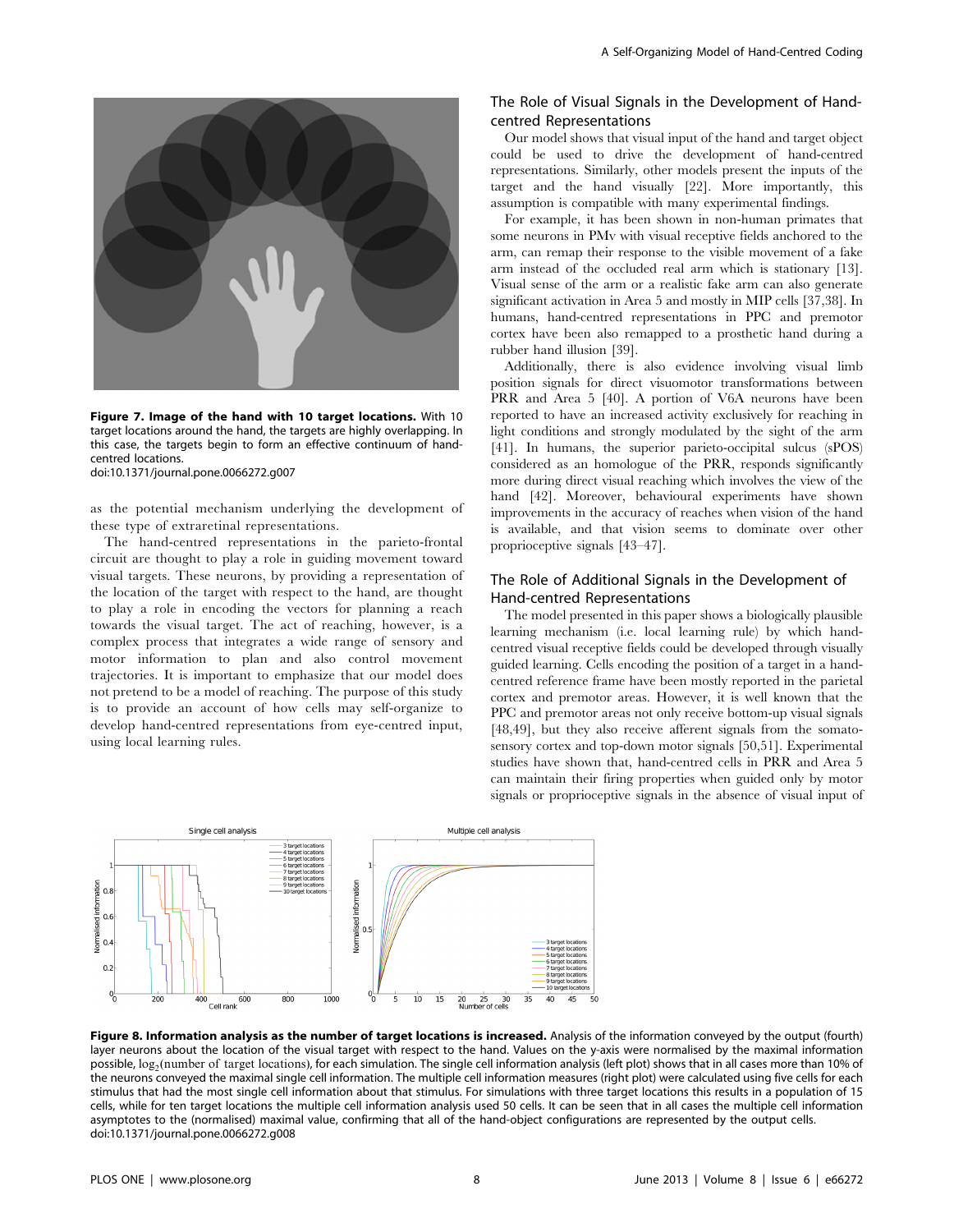Table 4. Distribution of responses as the number of spatial locations is increased.

Total

| Jmr<br>п<br>I |
|---------------|
|---------------|

| of target<br><b>Iocations</b> |           | <b>Specific target location</b> |                         |      |                   |                          |                          |                          |                          |                          |                          |              |
|-------------------------------|-----------|---------------------------------|-------------------------|------|-------------------|--------------------------|--------------------------|--------------------------|--------------------------|--------------------------|--------------------------|--------------|
|                               |           | 1                               | $\overline{\mathbf{2}}$ | 3    | 4                 | 5                        | 6                        | $\overline{z}$           | 8                        | 9                        | 10                       | <b>Total</b> |
| l 3                           | Mean      | 46.0                            | 39.4                    | 36.6 | -                 | -                        | $\overline{\phantom{0}}$ | -                        | $\overline{\phantom{0}}$ | -                        | $\overline{\phantom{m}}$ | 122          |
|                               | SD        | 3.5                             | 7.9                     | 7.5  | $\qquad \qquad -$ | $\qquad \qquad -$        | $\qquad \qquad -$        | $\qquad \qquad -$        | $\qquad \qquad -$        | $\qquad \qquad -$        | $\overline{\phantom{m}}$ |              |
| 14                            | Mean      | 44.0                            | 25.6                    | 35.0 | 30.2              | $\overline{\phantom{0}}$ | -                        | $\overline{\phantom{0}}$ | $\overline{\phantom{0}}$ | -                        | $\overline{\phantom{m}}$ | 134.8        |
|                               | <b>SD</b> | 8.6                             | 15.7                    | 9.4  | 13.8              | $\qquad \qquad -$        | $\qquad \qquad -$        | $\qquad \qquad -$        | -                        | $\qquad \qquad -$        | $\overline{\phantom{m}}$ |              |
| 5                             | Mean      | 45.0                            | 43.4                    | 44.4 | 44.4              | 41.6                     | -                        | -                        | $\overline{\phantom{0}}$ | -                        | $\overline{\phantom{a}}$ | 218.8        |
|                               | SD        | 6.3                             | 5.9                     | 6.7  | 7.8               | 11.2                     | $\qquad \qquad -$        | $\overline{\phantom{m}}$ | $\overline{\phantom{0}}$ | $\overline{\phantom{0}}$ | $\overline{\phantom{m}}$ |              |
| l6                            | Mean      | 42.2                            | 32.8                    | 31.0 | 27.0              | 40.2                     | 40.4                     | $\overline{\phantom{0}}$ | $\overline{\phantom{0}}$ | -                        | $\overline{\phantom{a}}$ | 213.6        |
|                               | SD        | 10.4                            | 19.2                    | 24.7 | 18.0              | 21.5                     | 14.7                     | $\overline{\phantom{m}}$ | $\overline{\phantom{0}}$ | -                        | $\overline{\phantom{m}}$ |              |
| 7                             | Mean      | 44.4                            | 35.4                    | 34.0 | 28.0              | 38.2                     | 48.2                     | 47.2                     | $\overline{\phantom{0}}$ | -                        | $\overline{\phantom{a}}$ | 275.4        |
|                               | SD        | 10.0                            | 11.3                    | 11.7 | 19.8              | 21.6                     | 3.3                      | 4.5                      | $\overline{\phantom{0}}$ | $\overline{\phantom{0}}$ | $\overline{\phantom{0}}$ |              |
| l8                            | Mean      | 39.8                            | 42.6                    | 36.2 | 10.6              | 10.0                     | 35.4                     | 40.8                     | 47.2                     | -                        | $\overline{\phantom{m}}$ | 262.6        |
|                               | SD        | 21.3                            | 13.5                    | 15.7 | 17.8              | 17.9                     | 22.3                     | 16.1                     | 5.5                      | -                        | $\overline{\phantom{m}}$ |              |
| l 9                           | Mean      | 37.2                            | 31.0                    | 27.6 | 19.2              | 10.8                     | 17.0                     | 42.6                     | 32.6                     | 38.0                     | $\overline{\phantom{m}}$ | 256          |
|                               | SD        | 21.1                            | 19.6                    | 15.9 | 13.1              | 10.4                     | 18.4                     | 3.5                      | 17.3                     | 19.2                     | $\overline{\phantom{m}}$ |              |
| l 10                          | Mean      | 39.8                            | 29.4                    | 36.6 | 2.8               | 15.6                     | 6.6                      | 29.0                     | 37.4                     | 46.4                     | 42.6                     | 286.2        |
|                               | SD        | 7.4                             | 15.0                    | 15.4 | 3.0               | 21.7                     | 9.2                      | 23.7                     | 21.7                     | 4.3                      | 6.9                      |              |

This table shows the average number, over five simulations, of perfectly selective neurons responding to each specific spatial configuration of the hand and object across all five retinal locations. Each row corresponds to averaged results and standard deviations from simulations with a fixed total number of target locations. While each column refers to the number of perfect cells found for each specific target location. doi:10.1371/journal.pone.0066272.t004

the hand and target [10,52]. Moreover, the delayed-reach paradigm used in many of these studies [10,53] showed that these neurons continued to maintain their activity when the visual target disappeared from view. This suggests that the hand-centred representations in PRR and Area 5 receive additional proprioceptive input signals specifying the position of the hand, as well as signals conveying a memory of the target location. These additional position signals could be used to update hand-centred representations in the PPC in the absence of visual input.

Positional information of the location of the hand is integrated using inputs from different sensory modalities, including vision and proprioception. Generally, the information from the different sources is congruent helping to make our estimates more precise. Many studies have explored the complex interaction of visual and proprioceptive signals at different stages of motor planning and the generation of reaching movements, and it still remains unclear

## Table 5. Scaled up retina: Network dimensions.

|         | <b>Dimensions</b>      | Number of<br><b>Connections</b> | <b>Radius</b> |
|---------|------------------------|---------------------------------|---------------|
| Layer 4 | $32\times32$           | 200                             | 48            |
| Layer 3 | $32\times32$           | 200                             | 36            |
| Layer 2 | $32\times32$           | 200                             | 24            |
| Layer 1 | $64\times64$           | 200                             | 24            |
| Retina  | $256\times256\times64$ |                                 |               |

Network dimensions showing the number of connections per neuron and the radius in the preceding layer from which 67% are received. doi:10.1371/journal.pone.0066272.t005

how and when visual and proprioceptive inputs converge in visuomotor processing [13,44,54,55].

A considerable number of studies have manipulated systematically the availability and congruency between different modalities, affecting and biasing in different ways, the localization of our hands as well as reaching movements. For example, hand position can be significantly biased by mirror-induced illusions, suggesting that visual information is weighted more strongly when the different signals are in conflict [47]. However, other studies have shown the opposite under different paradigms [56].

It is therefore agreed that visual and proprioceptive signals about the location of our hand might have distinct roles and weight differently at different stages of goal-directed movements. When available, visual information of the hand configuration seems to be relevant for the encoding and initial planning of the reach vectors, while proprioceptive signals of the hand position seem to be relevant for transforming a reach plan into the appropriate motor signals [57].

The proprioceptive localization of the hand is generally more precise at distances closer to the shoulder [58]. Localizing the hand using purely proprioceptive signals requires constantly computing and combining the angles of the joints. The representations of the locations of the visual targets with respect to the hand must also be continually updated using the new computed position of the hand. Relying on processing of internal proprioceptive signals will introduce mild error in the estimated hand-centred locations of the targets as well as taking longer to compute. For these reasons, other authors have also suggested that visually derived hand-centred representations, especially in PMv, might be useful for providing more rapid and accurate information of the hand-object configuration for the control of rapid actions [59].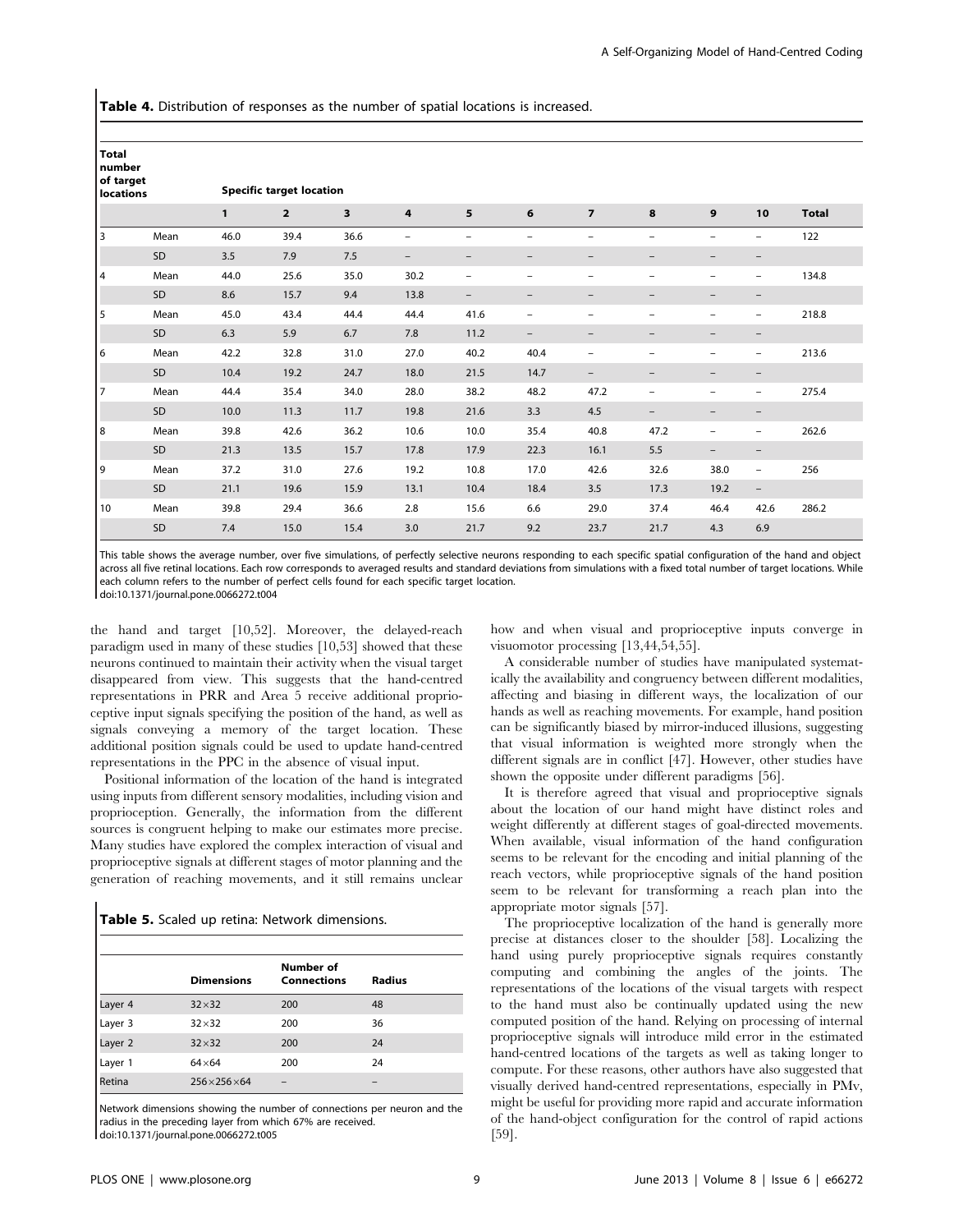

Figure 9. Information analysis for larger shifts. Analysis of the information about where the target object is with respect to the hand conveyed by the output (fourth) layer neurons before and after training. The left plot shows the amount of single cell information carried by individual output cells in rank order. After training, it was found that 119 cells reached the maximum amount of single cell information of 1.58 bits. These cells responded perfectly to just one of the three hand-object configurations, and responded to that configuration across all five retinal locations. The right plot shows the multiple cell information measures calculated across 15 cells with maximal single cell information. It can be seen that, after training, the multiple cell information asymptotes to the maximal value of 1.58 bits. This confirms that all three hand-object configurations are represented by the output cells. doi:10.1371/journal.pone.0066272.g009

Despite the acknowledged relevance of both vision and proprioception in the planning and execution of motor actions, it has not been established exactly what the actual roles of these signals are in the development of hand-centred visual receptive fields. In this paper we explore a learning mechanism that could be used to generate these extraretinal representations using visual signals representing the location of the object and the hand. The present model assumes that during initial training, the bottom-up visual signals dominate activity in some of these cells. However, hand-centred representations could also be derived from additional proprioceptive cues. Even when it remains unclear how visual and proprioceptive signals converge, the learning mechanism that we have presented here could be implemented using a proprioceptive signal representing the position of the hand. The proprioceptive signals could be either instead of, or in addition to, the visual input of the hand. In future research, we intend to combine the visual network presented in this paper with the proprioceptive representation of the position of the hand, to explain how hand-centred representations in the output layer can be developed by competitive unsupervised training even when the hand is out of sight. In this case, since the proprioceptive signal of

#### References

- 1. Mountcastle V, Lynch J, Georgopoulos A, Sakata H, Acuna C (1975) Posterior parietal association cortex of the monkey: command functions for operations within extrapersonal space. Journal of Neurophysiology 38: 871–908.
- 2. Wise S, Boussaoud D, Johnson P, Caminiti R (1997) Premotor and parietal cortex: Corticocortical connectivity and combinatorial computations 1. Annual review of neuroscience 20: 25–42.
- 3. Andersen R, Essick G, Siegel R (1987) Neurons of area 7 activated by both visual stimuli and oculomotor behavior. Experimental Brain Research 67: 316–322.
- 4. Barash S, Bracewell R, Fogassi L, Gnadt J, Andersen R (1991) Saccade-related activity in the lateral intraparietal area. i. temporal properties; comparison with area 7a. Journal of Neurophysiology 66: 1095–1108.
- 5. Barash S, Bracewell R, Fogassi L, Gnadt J, Andersen R (1991) Saccade-related activity in the lateral intraparietal area. ii. spatial properties. Journal of Neurophysiology 66: 1109-1124.
- 6. Snyder L, Batista A, Andersen R (2000) Intention-related activity in the posterior parietal cortex: a review. Vision research 40: 1433–1441.
- 7. Galletti C, Gamberini M, Kutz D, Fattori P, Luppino G, et al. (2001) The cortical connections of area v6: an occipito-parietal network processing visual information. European Journal of Neuroscience 13: 1572–1588.
- 8. Flanders M, Tillery S, Soechting J (1992) Early stages in a sensorimotor transformation. Behavioral and Brain Sciences 15: 309–320.
- 9. Batista A, Buneo C, Snyder L, Andersen R (1999) Reach plans in eye-centered coordinates. Science 285: 257–260.
- 10. Buneo C, Andersen R (2006) The posterior parietal cortex: sensorimotor interface for the planning and online control of visually guided movements. Neuropsychologia 44: 2594–2606.

the hand position is always present as an input, we would then expect that trace learning could work in a similar way. That is, as the eyes explore a static visual scene, the network could use trace learning to bind together sensory inputs comprised of a combination of the proprioceptive representation of the hand position and a visual representation of a target location. If the proprioceptive signals of hand position entering Area 5 and PMv are particularly dominant, then this may explain why visual representations in these areas are specifically hand-centred rather than in the reference frame of any other object in the visual world. The model presented here provides a novel computational account for how neurons responding in a hand-centred frame of reference might develop in a biologically plausible way by unsupervised visually-guided learning.

#### Author Contributions

Conceived and designed the experiments: JMG BM MP JT BE LM SS. Performed the experiments: JMG BM MP JT BE LM SS. Analyzed the data: JMG BM MP JT BE LM SS. Contributed reagents/materials/ analysis tools: JMG BM MP JT BE LM SS. Wrote the paper: JMG BM MP JT BE LM SS.

- 11. Bremner L, Andersen R (2012) Coding of the reach vector in parietal area 5d. Neuron 75: 342–351.
- 12. Graziano M, Hu X, Gross C (1997) Visuospatial properties of ventral premotor cortex. Journal of Neurophysiology 77: 2268–2292.
- 13. Graziano M (1999) Where is my arm? the relative role of vision and proprioception in the neuronal representation of limb position. Proceedings of the National Academy of Sciences 96: 10418–10421.
- 14. Batista A, Santhanam G, Byron M, Ryu S, Afshar A, et al. (2007) Reference frames for reach planning in macaque dorsal premotor cortex. Journal of neurophysiology 98: 966–983.
- 15. Pesaran B, Nelson M, Andersen R (2006) Dorsal premotor neurons encode the relative position of the hand, eye, and goal during reach planning. Neuron 51: 125.
- 16. Zipser D, Andersen R (1988) A back-propagation programmed network that simulates response properties of a subset of posterior parietal neurons. Nature 331: 679–684.
- 17. Chang S, Papadimitriou C, Snyder L (2009) Using a compound gain field to compute a reach plan. Neuron 64: 744–755.
- 18. Colby C, Goldberg M (1999) Space and attention in parietal cortex. Annual review of neuroscience 22: 319–349.
- 19. Pouget A, Sejnowski T (1997) Spatial transformations in the parietal cortex using basis functions. Journal of Cognitive Neuroscience 9: 222–237.
- 20. Blohm G, Crawford J (2009) Fields of gain in the brain. Neuron 64: 598–600. 21. Chang S, Snyder L (2010) Idiosyncratic and systematic aspects of spatial